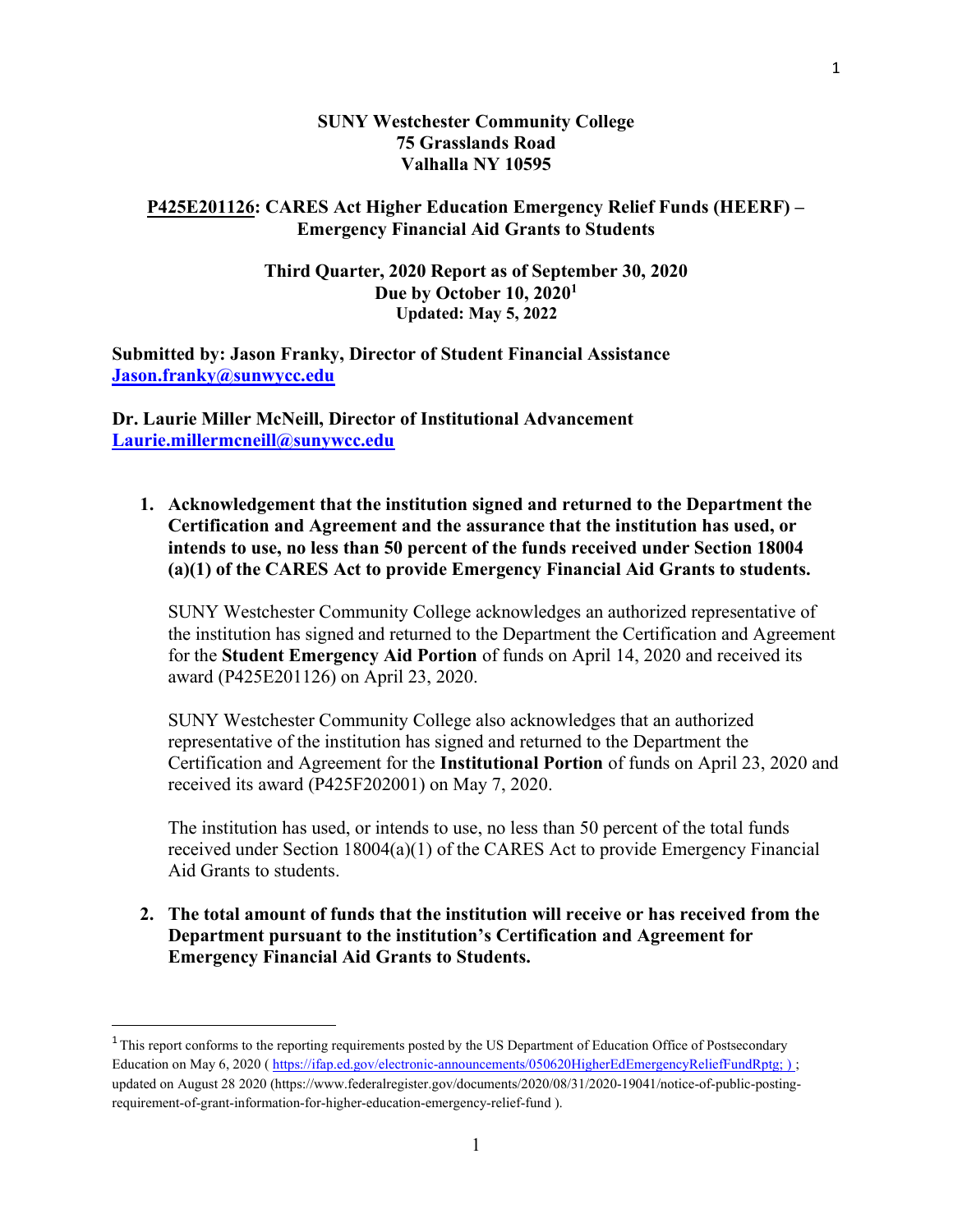SUNY Westchester Community College has been awarded \$3,597,836 of HEERF funds (Grant P425E201126) from the Department pursuant to the Certification and Agreement for Emergency Financial Aid Grants to Students.

SUNY Westchester Community College has also been awarded \$3,597,836 of HEERF funds from the Department pursuant to the Certification and Agreement from the Institutional Portion.

The total funds awarded under the  $18004(a)$  (1) allocation to date is \$7,195,672.

# 3. The total amount of Emergency Financial Aid Grants distributed to students under Section 18004(a)(1) of the CARES Act as of the date of submission.

SUNY Westchester Community College distributed \$896,160 in Emergency Financial Aid Grants distributed to students under Section  $18004(a)(1)$  of the CARES Act within Third Quarter, 2020 (July1, 2020 and September 30, 2020). The College has distributed \$1,854,358 in awards since the inception of the program.

## 4. Estimated Total Number of Eligible Students

SUNY Westchester Community College has determined an estimated total of 1,239 students at the institution are eligible to participate in programs under Section 484 in Title IV of the Higher Education Act of 1965 and thus eligible to receive Emergency Financial Aid Grants to students under Section 18004(a)(1) of the CARES Act.

## 5. Total Number of Students Received Emergency Financial Aid Grant

SUNY Westchester Community College disbursed 1,239 Emergency Financial Aid Awards to WCC students within the Third Quarter, 2020 (July1, 2020-September 30, 2020). The College has distributed 2,074 Emergency Financial Aid Awards to WCC students since the inception of the program.

## 6. Method to Determine Emergency Financial Aid Grants

SUNY Westchester Community College has prioritized awarding of Emergency Financial Aid Grants to its students in the following manner:

## Priority 1 - Pell recipients

70% of the funds received will be used to meet the emergency need of students impacted by COVID-19 in this category.

## Priority 2 – Eligible Non-Pell recipients

25% of the funds received will be used to meet the emergency need of students impacted by COVID-19 in this category.

## Extra funding – Eligible students in special circumstances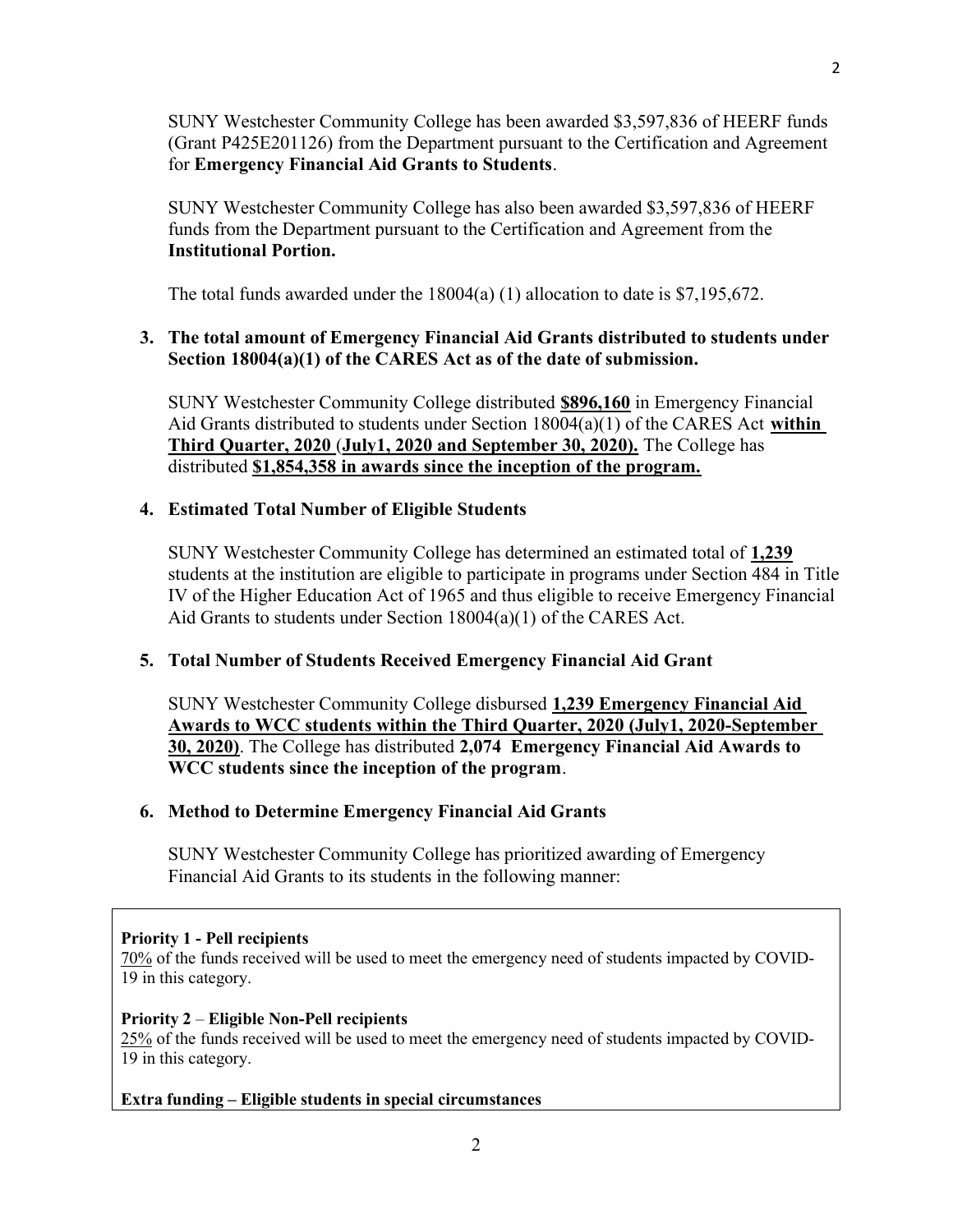5% of the funds received will be used to supplement amounts of the max awards of \$1,000 for students who have special circumstances and a particularly pressing need (up to Pell max of \$6,195 per award).

Beginning August 12, 2020, new and continuing enrolled students who are Title IV eligible and registered for FALL 2020 Semester (and for subsequent semesters as CARES Act funds are available), can receive CARES Act Grants (up to \$700 for full-time students 12 credits and above and \$350 for part-time students less than 12 credits). Priority 1 is to meet the emergency needs of students who have been impacted by COVID 19 who are Pell recipients and students with the lowest EFC's on the FAFSA. Priority 2 is to meet the needs of eligible students who are Title IV eligible undergraduates will to complete the FAFSA and students with the lowest EFCs.

Under Section  $18004(a)(1)$  of the CARES Act, students may receive awards ranging from \$500 to \$3,000, with additional awards available up to the maximum Federal Pell grant threshold of \$6,195 per award.

#### 7. Institutional Instructions, Directions, or Guidance to Students

SUNY Westchester Community College has distributed the following communication to students: (Fall Semester, 2020)

#### Institutional Instructions:

All eligible students will be informed as follows: during the application process for new students and during registration for new students already enrolled for fall or continuing students, via email, website, phone calls, direct mail and other outreach. Prospective CARES Act grant recipients will be informed about eligibility requirements for receiving the CARES #2 Act grant and how this emergency grant can assist with their educational expenses.

Eligible students who have expenses due to the disruption of campus operations due to COVID 19 include students' ability to cover one or more of the following expenses: housing costs; living expenses; food; healthcare; course materials; technology such as laptops and WIFI; childcare; and transportation.

This grant is available to both new and returning students enrolling in the Fall 2020 and subsequent semesters as funding availability permits.

Students must have a FAFSA on file and meet all Title IV eligibility requirements including SAP. Awards will be applied to the student's financial aid screen but will not be disbursed to the student until at least the Monday after the second full week of courses for the semester the award will be applied. Please understand that this award is not a financial aid package award but an emergency grant. The emergency grant will not reflect on the student's account so an accurate bill is showing. Once their registration is confirmed for the fall semester, a direct payment will be sent to their address on file in a form of a check via the Bursars Office. Students who do not register for the Fall 2020 semester will have their CARES Act award cancelled. Awards will be adjusted for any subsequent enrollment changes that increase/decrease full/part-time enrollment.

The previous application for the Spring 2020 semester will cease as of Wednesday, August 12, 2020. All applications moving forward will be determined on Fall 2020 enrollment.